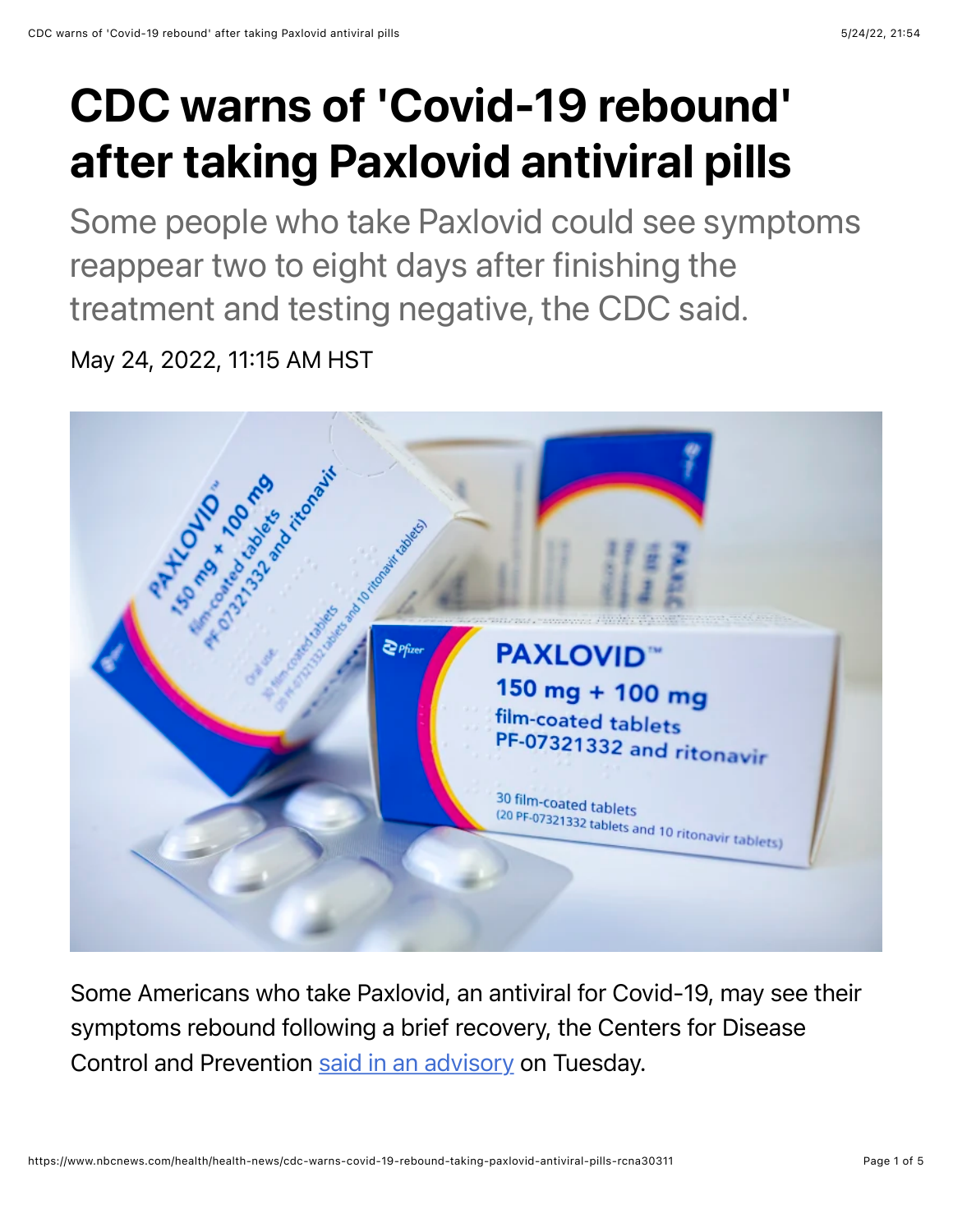The Food and Drug Administration authorized Paxlovid for emergency use in December for people ages 12 and up who have mild or moderate Covid but are at [high risk of a severe case](https://www.cdc.gov/coronavirus/2019-ncov/hcp/clinical-care/underlyingconditions.html). That includes older Americans, people with obesity, those who smoke or are pregnant and people with underlying medical conditions such as diabetes, HIV or cancer.

The drug regimen consists of three pills taken twice daily for five days. But two to eight days after completing the treatment and receiving a negative test, some patients may test positive again and see their symptoms reappear, the CDC said.

The advisory affirmed a trend many patients and doctors have been [discussing for at least a month.](https://www.nbcnews.com/health/health-news/covid-symptoms-may-return-taking-paxlovid-antiviral-pills-rare-cases-rcna25581) A [case study](https://assets.researchsquare.com/files/rs-1588371/v1/48342d2c-b3ea-4228-b600-168fca1fded7.pdf?c=1650977883) posted online in late April sequenced virus samples from a 71-year-old man who saw his illness rebound after finishing Paxlovid. The study, which is under review by a medical journal, found no indication that the man had developed resistance to the drug; instead, the authors suggested that symptoms may recur "before natural immunity is sufficient to fully clear" the virus.

More recently, three prominent doctors have documented so-called Paxlovid rebounds within their own households on Twitter.

Dr. Bob Wachter, chair of the University of California, San Francisco's Department of Medicine, chronicled the case of his wife, Katie Hafner.

"While rebound cases seem to be mild & self-limited, rebound is still a big bummer," [he wrote on Tuesday.](https://twitter.com/Bob_Wachter/status/1529182178369622016) "Katie was forced back into isolation for an extra week or so, her symptoms worsened … & she could have infected someone (incl. me!) had she not been uber-careful."

Dr. Tatiana Prowell, an associate professor of oncology at Johns Hopkins, and Dr. Peter Hotez, dean of the National School of Tropical Medicine at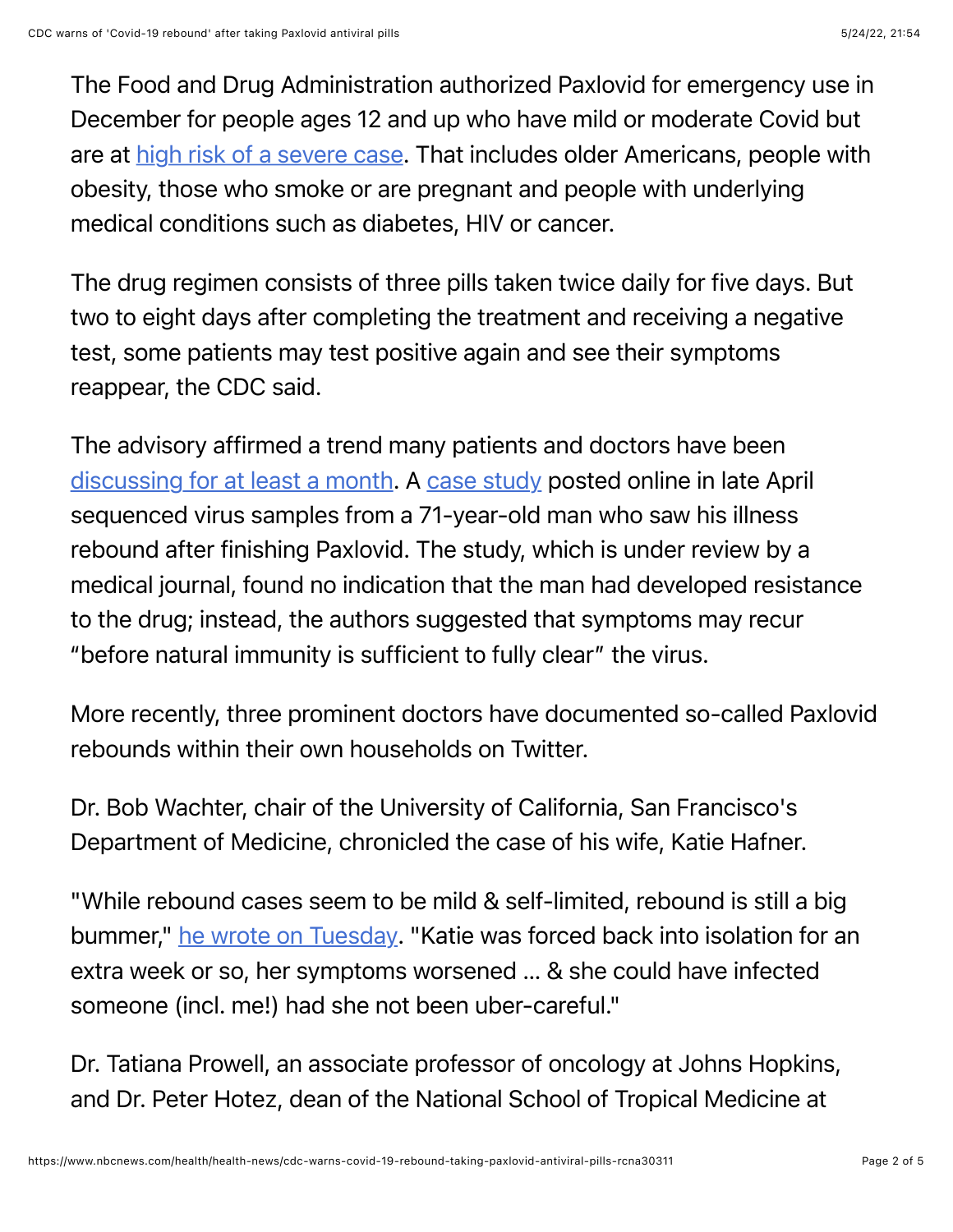Baylor College of Medicine, offered similar anecdotes.

Get the Morning Rundown

Get a head start on the morning's top stories.

"Day 22 since onset. Still symptomatic. Rapid test still very pos. What do we do? [There's no guidance. We're 2 drs, & we don't know," Prowell tweeted on](https://twitter.com/tmprowell/status/1526426438748061697) Monday.

"Either this post-Paxlovid relapse is real, something unique to BA.2.12 (although can't confirm)…or something ... We'll eventually figure this out, but [still a puzzle," H](https://www.nbcnews.com/health/health-news/new-omicron-variant-ba2-12-1-cdc-us-rcna24999)[otez wrote last wee](https://twitter.com/PeterHotez/status/1526745216061001729)[k, referring to an omicron subvariant that](https://www.nbcnews.com/health/health-news/new-omicron-variant-ba2-12-1-cdc-us-rcna24999) is now the predominant strain in the U.S.

All three experts said, however, that rebounds don't necessarily mean Paxlovid doesn't work. Pfizer's [clinical trial](https://www.pfizer.com/news/press-release/press-release-detail/pfizer-announces-additional-phase-23-study-results) showed that Paxlovid lowered the risk of hospitalization or death among high-risk Covid patients by 88 percent within five days of symptom onset. The National Institutes of Health still [recommends it](https://www.covid19treatmentguidelines.nih.gov/management/clinical-management/nonhospitalized-adults--therapeutic-management/) over other treatments for mild or moderate Covid.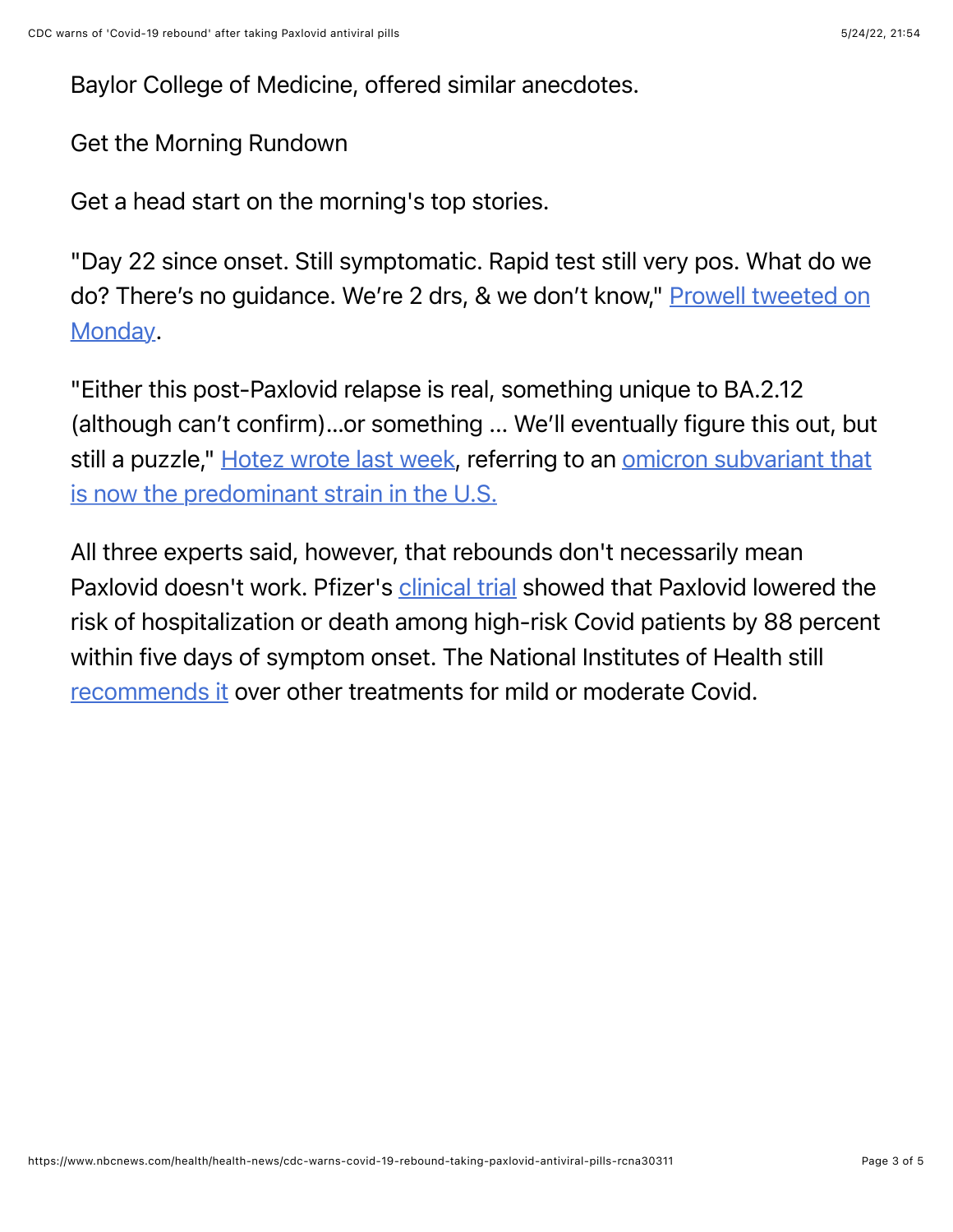Plus, the CDC has not thus far identified any cases of severe disease among people whose symptoms or infection rebounded after taking Paxlovid. On average, patients whose symptoms returned or who tested positive again saw those second-round illnesses improve or resolve with three days. They didn't require additional treatments, the CDC said.

The agency did recommend, however, that people with Covid rebounds start their isolation over. The CDC has not yet determined if patients with Covid rebounds are more or less likely to spread the virus than they were during their initial illness.

"A brief return of symptoms may be part of the natural history" of coronavirus infections for some people, regardless of whether they took Paxlovid or were vaccinated or boosted, the CDC said.

Pfizer's clinical trial identified similar rates of Covid rebounds among participants who recently finished Paxlovid and those who recently got a